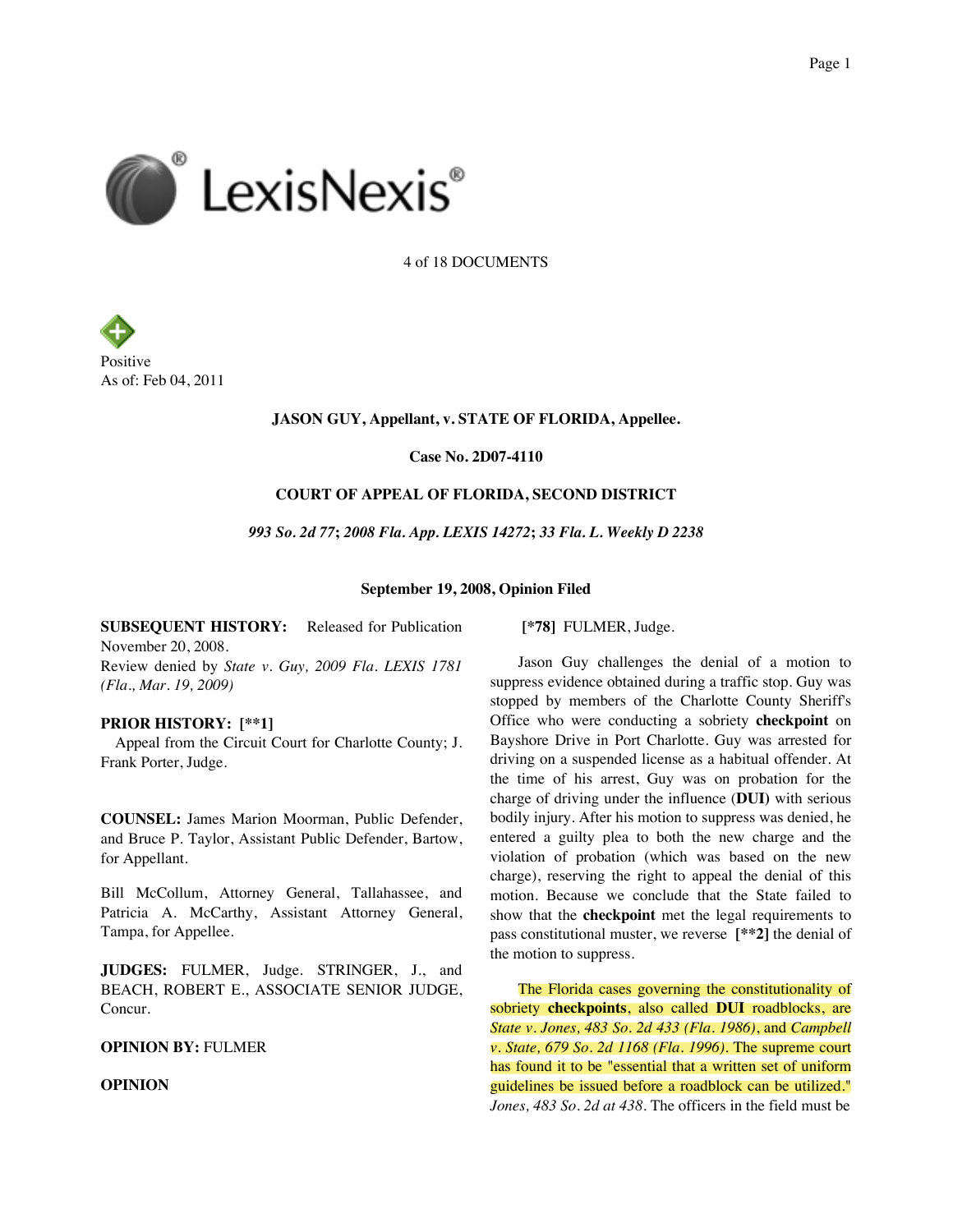governed by a set of neutral criteria so as to minimize the discretion of the field officers. "Written guidelines should cover in detail the procedures which field officers are to follow at the roadblock." *Id.* The guidelines should set out procedures regarding (1) the selection of vehicles, (2) detention techniques, (3) duty assignments, and (4) the disposition of vehicles. *Id.* In *Campbell,* the court reaffirmed the need for the **[\*79]** written guidelines to minimize an officer's discretion in the field:

> The requirement of written guidelines is not merely a formality. Rather, it is the method this Court and others have chosen to ensure that the police do not act with unbridled discretion in exercising the power to stop and restrain citizens who have manifested no **[\*\*3]** conduct that would otherwise justify an intrusion on a citizen's liberty. In this country the police are not vested with the general authority to set up "routine" roadblocks at any time or place. Rather, law enforcement was placed on notice by our holding in *Jones* that the stopping and detaining of a citizen is a serious matter that requires particularized advance planning and direction and strict compliance thereafter.

*679 So. 2d at 1172*. In *Campbell,* the court reaffirmed the view expressed in *Jones* that "the courts 'should view each set of guidelines as a whole when determining the plan's sufficiency.' " *Id. at 1170*.

In the present case, the officers were operating under a set of written guidelines, termed "Operational Plan for Low-Manpower Sobriety **Checkpoint**." This plan was entered into evidence at the hearing on the motion to suppress, and it appears to facially satisfy the *Jones* criteria except as to the vehicle selection procedure. Under the plan, every vehicle was to be checked. However, if a traffic backup occurred, the Event Commander/**Checkpoint** Supervisor would develop a contingency plan either temporarily closing the **checkpoint** until the traffic cleared or changing the number **[\*\*4]** of vehicles to be stopped:

> Every vehicle will enter a designated **checkpoint** site. If a traffic back-up occurs that would not facilitate a minimal detainment, a contingency plan of either

stopping the **checkpoint** until traffic does facilitate a minimal detainment or a systemic selection of vehicles to include every  $X \#$  vehicle will enter the **checkpoint** [sic]. This will be determined by the Event Commander/**Checkpoint** Supervisor.

This provision leaves the vehicle selection procedure to the discretion of a field officer to develop a contingency plan on the spot in the event of a traffic backup, which seems a likely event given that the plan calls for every vehicle to be checked. We conclude that the written guidelines' inclusion of the undeveloped contingency plan runs afoul of the mandate in *Jones* and *Campbell* that the vehicle selection procedure be governed by neutral criteria which limits the conduct of individual officers.

The testimony of the officers involved at the **checkpoint** also indicates that there was not strict compliance with the plan, as required in *Campbell.* For example, the officers indicated that the duty assignments in the plan were, in fact, "fluid" or subject to change **[\*\*5]** in the field. One officer, the "**checkpoint** supervisor" and "drug recognition expert," was called away because he was needed for an evaluation at the jail. This left one sergeant to take over his duties and perform dual roles as the "traffic control officer" and the "**checkpoint** supervisor." The roadblock was scheduled for 9:30 to 11:30 p.m. but it was ended early at 11:10 p.m. for lack of manpower, which was foreseeable given the few officers involved and the need for overlapping duty assignments, but which is not a reason recognized by the plan  $1$  for early termination.

> 1 The plan provides: "The sobriety **checkpoint** is scheduled to terminate at a specific hour. Should inclement weather or a significant traffic decrease occur, an earlier conclusion may be warranted. This also must be documented in the log."

**[\*80]** Because the State did not show that the operational plan sufficiently limited the discretion of the officers as to the selection of vehicles and, to a lesser extent, the testimony showed that the officers did not strictly adhere to the written plan, we reverse the order denying the motion to suppress. Because the parties stipulated that the motion was dispositive, we reverse the